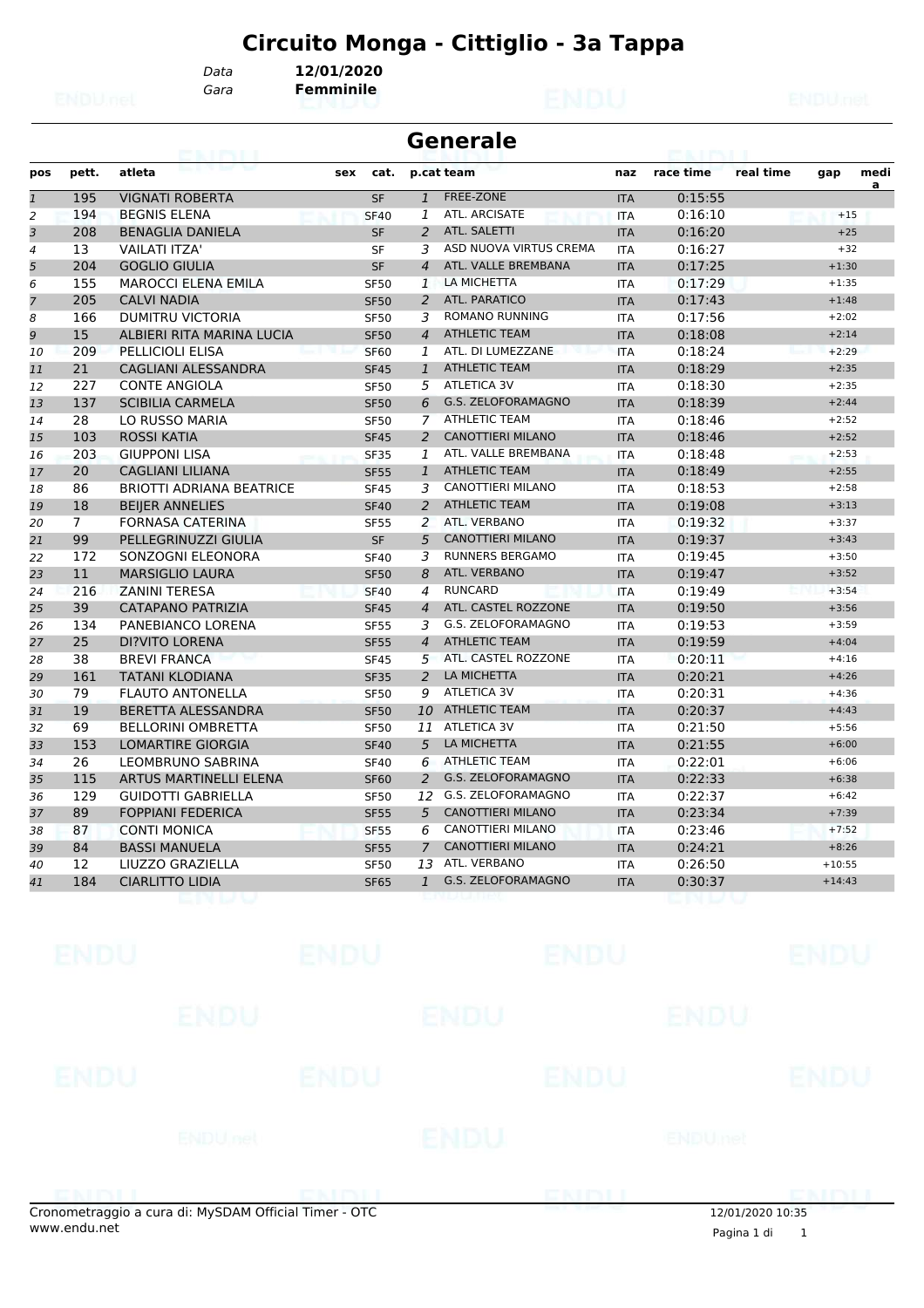*Data* **12/01/2020**

*Gara* **Maschile SM60 e oltre**

#### **Generale**

| pos                     | pett. | atleta                              | cat.<br>sex |                | p.cat team                                        | naz        | race time | real time | gap      | medi |
|-------------------------|-------|-------------------------------------|-------------|----------------|---------------------------------------------------|------------|-----------|-----------|----------|------|
| $\overline{1}$          | 225   | MARESCA PASQUALE                    | <b>SM60</b> | $\mathbf{1}$   | <b>G. ALPINISTICO VERTOVESE</b>                   | <b>ITA</b> | 0:16:12   |           |          | a    |
| $\overline{c}$          | 189   | <b>TASSI PIER ALBERTO</b>           | <b>SM60</b> | 2              | ATL. DI LUMEZZANE                                 | <b>ITA</b> | 0:16:18   |           | $+7$     |      |
| $\overline{\mathbf{3}}$ | 228   | <b>MAZZILLI FRANCESCO</b>           | <b>SM60</b> | 3              | AMATORI ATL. CASORATE S.                          | <b>ITA</b> | 0:16:18   |           | $+7$     |      |
| 4                       | 139   | <b>TORRENTE MARCO</b>               | <b>SM60</b> | 4              | G.S. ZELOFORAMAGNO                                | <b>ITA</b> | 0:16:54   |           | $+43$    |      |
| 5                       | 207   | <b>PEGORIN RENATO</b>               | <b>SM60</b> | 5              | ATL. VERBANO                                      | <b>ITA</b> | 0:17:11   |           | $+59$    |      |
| 6                       | 113   | ANGELO CALOGERO                     | <b>SM60</b> | 6              | G.S. ZELOFORAMAGNO                                | <b>ITA</b> | 0:17:26   |           | $+1:15$  |      |
| $\overline{7}$          | 9     | PEZZINI ROBERTO                     | <b>SM65</b> | $\mathbf{1}$   | ATL. VERBANO                                      | <b>ITA</b> | 0:17:33   |           | $+1:22$  |      |
| 8                       | 22    | <b>CAMPINI LUIGI</b>                | <b>SM65</b> | 2              | <b>ATHLETIC TEAM</b>                              | <b>ITA</b> | 0:17:38   |           | $+1:27$  |      |
| 9                       | 95    | LAZZARETTO ANTONIO                  | <b>SM60</b> | $\overline{7}$ | <b>CANOTTIERI MILANO</b>                          | <b>ITA</b> | 0:17:39   |           | $+1:27$  |      |
| 10                      | 104   | <b>SFORNA MARINO</b>                | <b>SM60</b> | 8              | CANOTTIERI MILANO                                 | <b>ITA</b> | 0:17:41   |           | $+1:30$  |      |
| 11                      | 241   | LAZZARONI EMILIO                    | <b>SM65</b> | 3              | ATL. AMBROSIANA                                   | <b>ITA</b> | 0:18:06   |           | $+1:54$  |      |
| 12                      | 193   | <b>GIRONDI REMIGIO</b>              | SM60        | 9              | <b>RUNNERS BERGAMO</b>                            | <b>ITA</b> | 0:18:11   |           | $+2:00$  |      |
| 13                      | 55    | <b>NEZOSI GIOCONDO</b>              | <b>SM65</b> | $\overline{4}$ | ATL. PARATICO                                     | <b>ITA</b> | 0:18:13   |           | $+2:02$  |      |
| 14                      | 148   | CIALFI ALESSANDRO                   | <b>SM65</b> | 5              | LA MICHETTA                                       | <b>ITA</b> | 0:18:17   |           | $+2:06$  |      |
| 15                      | 131   | <b>LORENZINI MAURIZIO</b>           | <b>SM60</b> | 10             | G.S. ZELOFORAMAGNO                                | <b>ITA</b> | 0:18:25   |           | $+2:14$  |      |
| 16                      | 136   | PULICI ALBERTO                      | <b>SM60</b> | 11             | G.S. ZELOFORAMAGNO                                | <b>ITA</b> | 0:18:26   |           | $+2:15$  |      |
| 17                      | 44    | <b>GRAMMATICO ANTONINO</b>          | <b>SM60</b> |                | 12 ATL. MALNATE                                   | <b>ITA</b> | 0:18:27   |           | $+2:15$  |      |
| 18                      | 27    | <b>LEVATI CESARE</b>                | <b>SM60</b> | 13             | <b>ATHLETIC TEAM</b>                              | <b>ITA</b> | 0:18:29   |           | $+2:18$  |      |
| 19                      | 74    | <b>CIRESA VITTORIO</b>              | <b>SM60</b> |                | 14 ATLETICA 3V                                    | <b>ITA</b> | 0:18:34   |           | $+2:22$  |      |
| 20                      | 182   | <b>OBERTI MAURIZIO</b>              | <b>SM60</b> |                | 15 RUNNING TORRE DE' ROVERI                       | <b>ITA</b> | 0:18:37   |           | $+2:26$  |      |
| 21                      | 75    | <b>CONSONNI FERDINANDO</b>          | <b>SM60</b> | 16             | <b>ATLETICA 3V</b>                                | <b>ITA</b> | 0:18:42   |           | $+2:31$  |      |
| 22                      | 51    | RONCATO BRUNO                       | <b>SM60</b> |                | 17 ATL. MALNATE                                   | <b>ITA</b> | 0:18:47   |           | $+2:35$  |      |
| 23                      | 85    | <b>BONFANTI PIERPAOLO</b>           | <b>SM70</b> | $\mathbf{1}$   | <b>CANOTTIERI MILANO</b>                          | <b>ITA</b> | 0:18:54   |           | $+2:43$  |      |
| 24                      | 127   | <b>FERRANTE MARCELLO</b>            | <b>SM65</b> | 6              | G.S. ZELOFORAMAGNO                                | <b>ITA</b> | 0:19:04   |           | $+2:53$  |      |
|                         | 24    | <b>D'ANGELO SALVATORE</b>           |             | $\overline{7}$ | <b>ATHLETIC TEAM</b>                              |            | 0:19:05   |           | $+2:54$  |      |
| 25                      |       | <b>MANZELLA FRANCO</b>              | <b>SM65</b> |                | RUNNING TORRE DE' ROVERI                          | <b>ITA</b> | 0:19:08   |           | $+2:56$  |      |
| 26                      | 180   |                                     | SM60        | 18             | RUNNERS VALBOSSA-AZZATE                           | <b>ITA</b> |           |           |          |      |
| 27                      | 173   | <b>COLLI ANGELO</b>                 | <b>SM65</b> | 8              |                                                   | <b>ITA</b> | 0:19:09   |           | $+2:58$  |      |
| 28                      | 64    | <b>SCASSERRA DARIO</b>              | <b>SM60</b> | 19             | <b>ATL. TREVIGLIO</b><br><b>CORRERE OLTRE ASD</b> | <b>ITA</b> | 0:19:18   |           | $+3:06$  |      |
| 29                      | 218   | <b>MANENTI RICCARDO</b>             | <b>SM60</b> | 20             | G.S. ZELOFORAMAGNO                                | <b>ITA</b> | 0:19:20   |           | $+3:09$  |      |
| 30                      | 135   | PEPE GIOVANNI                       | <b>SM65</b> | 9              |                                                   | <b>ITA</b> | 0:19:27   |           | $+3:16$  |      |
| 31                      | 214   | <b>ALBERTINI PATRIZIO</b>           | <b>SM60</b> | 21             | <b>RUNCARD</b>                                    | <b>ITA</b> | 0:19:30   |           | $+3:19$  |      |
| 32                      | 201   | <b>BOFFELLI GIAN MARIO</b>          | <b>SM75</b> | 1              | ATL. VALLE BREMBANA                               | <b>ITA</b> | 0:19:44   |           | $+3:32$  |      |
| 33                      | 212   | <b>COATI WALTER</b>                 | <b>SM65</b> | 10             | ATL. VIGNATE                                      | <b>ITA</b> | 0:19:45   |           | $+3:34$  |      |
| 34                      | 190   | <b>ROSSONI PIETRO</b>               | <b>SM70</b> | 2              | <b>ROMANO RUNNING</b>                             | <b>ITA</b> | 0:19:50   |           | $+3:39$  |      |
| 35                      | 211   | <b>RENCUROSI RODOLFO</b>            | <b>SM70</b> | $\overline{3}$ | ATL. VIGNATE                                      | <b>ITA</b> | 0:19:59   |           | $+3:48$  |      |
| 36                      | 185   | <b>ADAMO NICOLA</b>                 | SM60        | 22             | <b>G.S. MARATONETI CASSANO</b>                    | <b>ITA</b> | 0:20:04   |           | $+3:52$  |      |
| 37                      | 73    | <b>CIAMPI GERARDO</b>               | <b>SM65</b> |                | 11 ATLETICA 3V                                    | <b>ITA</b> | 0:20:15   |           | $+4:04$  |      |
| 38                      | 198   | <b>TIZIANI ROBERTO</b>              | <b>SM60</b> | 23             | ATL, U.S. NERVIANESE 1919                         | <b>ITA</b> | 0:20:19   |           | $+4:08$  |      |
| 39                      | 121   | <b>CELLA ROBERTO</b>                | <b>SM60</b> | 24             | G.S. ZELOFORAMAGNO                                | <b>ITA</b> | 0:20:34   |           | $+4:23$  |      |
| 40                      | 112   | ANFUSO VINCENZO                     | <b>SM70</b> | 4              | G.S. ZELOFORAMAGNO                                | ITA        | 0:20:39   |           | $+4:28$  |      |
| 41                      | 123   | D'IPPOLITO TOMMASO                  | <b>SM65</b> |                | 12 G.S. ZELOFORAMAGNO                             | <b>ITA</b> | 0:21:28   |           | $+5:17$  |      |
| 42                      | 90    | <b>GAETA MARIO</b><br>المساء المعنا | <b>SM70</b> |                | 5 CANOTTIERI MILANO                               | ITA        | 0:21:39   |           | $+5:28$  |      |
| 43                      | 220   | <b>MONTI LUIGI</b>                  | <b>SM70</b> | 6              | <b>CAMPUS VARESE RUNNERS</b>                      | <b>ITA</b> | 0:21:53   |           | $+5:42$  |      |
| 44                      | 133   | <b>MEAZZA MARCO</b>                 | <b>SM60</b> |                | 25 G.S. ZELOFORAMAGNO                             | ITA        | 0:22:00   |           | $+5:49$  |      |
| 45                      | 56    | <b>BORNAGHI GIOVANNI</b>            | <b>SM70</b> | $\overline{7}$ | ATL. TREVIGLIO                                    | <b>ITA</b> | 0:22:07   |           | $+5:55$  |      |
| 46                      | 49    | RIBOLDI ROMOLO                      | <b>SM70</b> | 8              | ATL. MALNATE                                      | ITA        | 0:22:46   |           | $+6:35$  |      |
| 47                      | 59    | MOLERI GIACOMO                      | SM80+       | $\mathbf{1}$   | ATL. TREVIGLIO                                    | <b>ITA</b> | 0:22:53   |           | $+6:41$  |      |
| 48                      | 96    | <b>MERONI LUIGI ENRICO</b>          | <b>SM60</b> |                | 26 CANOTTIERI MILANO                              | <b>ITA</b> | 0:22:56   |           | $+6:45$  |      |
| 49                      | 76    | <b>CONTINI MAURO</b>                | <b>SM60</b> |                | 27 ATLETICA 3V                                    | <b>ITA</b> | 0:22:57   |           | $+6:46$  |      |
| 50                      | 159   | NOVA GIANBASILIO                    | <b>SM65</b> | 13             | LA MICHETTA                                       | ITA        | 0:23:00   |           | $+6:49$  |      |
| 51                      | 98    | <b>OPIPARI ENRICO</b>               | <b>SM70</b> | 9              | <b>CANOTTIERI MILANO</b>                          | <b>ITA</b> | 0:23:09   |           | $+6:58$  |      |
| 52                      | 141   | <b>VERGALITO AURELIO</b>            | <b>SM65</b> |                | 14 G.S. ZELOFORAMAGNO                             | ITA        | 0:24:00   |           | $+7:48$  |      |
| 53                      | 91    | <b>GALLI ALESSANDRO</b>             | <b>SM60</b> | 28             | <b>CANOTTIERI MILANO</b>                          | <b>ITA</b> | 0:24:13   |           | $+8:02$  |      |
| 54                      | 152   | <b>GARRANO RAFFAELE</b>             | <b>SM70</b> | 10             | LA MICHETTA                                       | ITA        | 0:24:33   |           | $+8:22$  |      |
| 55                      | 118   | <b>BRUNO FRANCESCO</b>              | <b>SM65</b> |                | 15 G.S. ZELOFORAMAGNO                             | <b>ITA</b> | 0:25:45   |           | $+9:34$  |      |
| 56                      | 231   | <b>BIANCHI ADRIANO</b>              | <b>SM60</b> |                | 29 ATLETICA 3V                                    | ITA        | 0:26:07   |           | $+9:56$  |      |
| 57                      | 236   | <b>SCARDICCHIO MICHELE</b>          | <b>SM75</b> | 2              | LA MICHETTA                                       | <b>ITA</b> | 0:26:28   |           | $+10:17$ |      |
| 58                      | 240   | <b>BIANCHETTI ALFREDO</b>           | SM80+       | 2              | <b>CAMPUS VARESE RUNNERS</b>                      | ITA        | 0:29:56   |           | $+13:45$ |      |
| 59                      | 235   | CANNONE FRANCESCO                   | <b>SM75</b> | 3              | LA MICHETTA                                       | <b>ITA</b> | 0:30:23   |           | $+14:12$ |      |

Pagina 1 di 2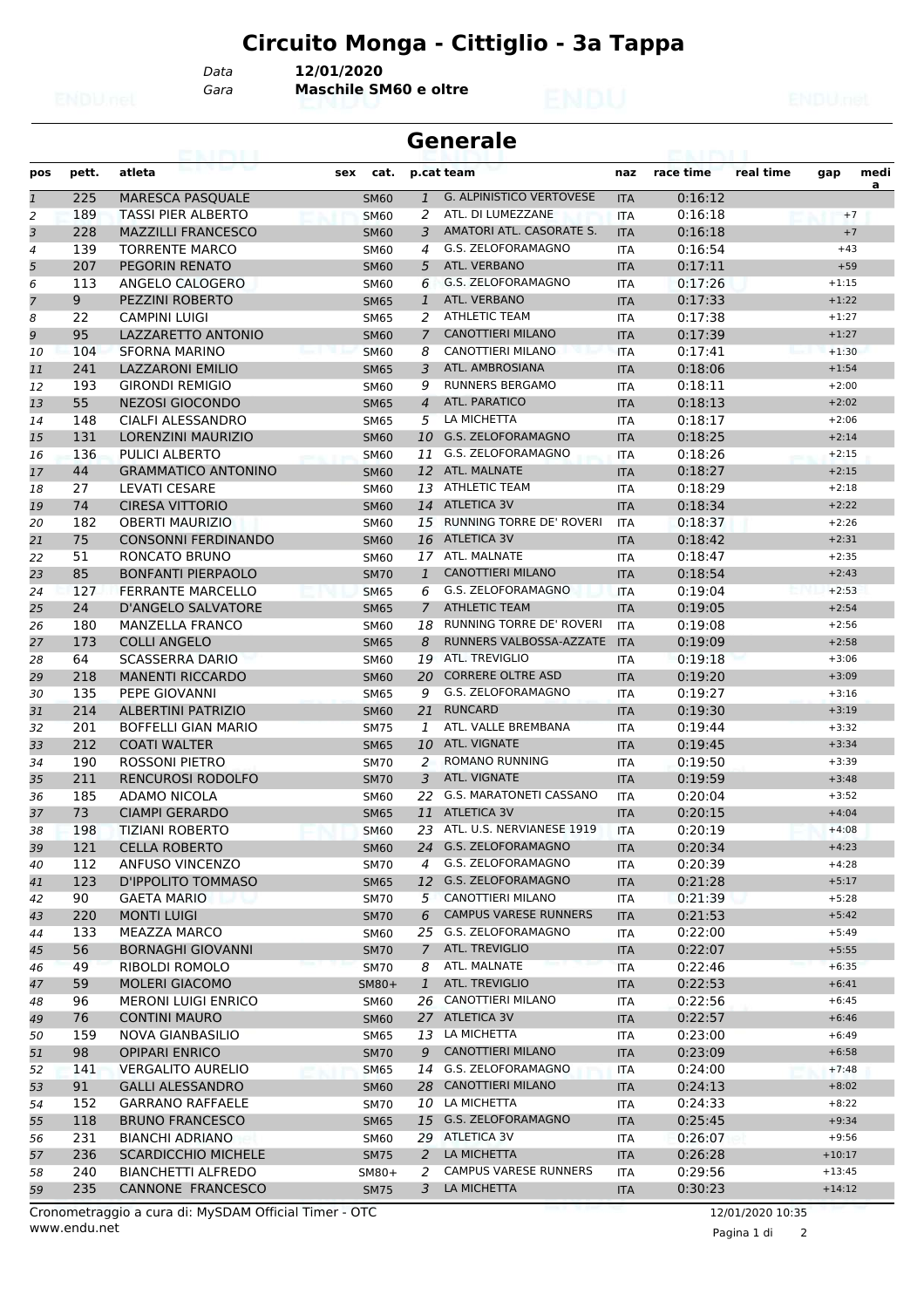|                             | <b>Generale</b>   |                   |                                                      |                                     |                                                                                      |             |                                        |                               |                      |                                  |           |
|-----------------------------|-------------------|-------------------|------------------------------------------------------|-------------------------------------|--------------------------------------------------------------------------------------|-------------|----------------------------------------|-------------------------------|----------------------|----------------------------------|-----------|
| pos                         | pett.             | atleta            |                                                      | cat.<br>sex                         | p.cat team                                                                           |             | naz                                    | race time                     | real time            | gap                              | medi<br>a |
| $\overline{60}$<br>61<br>62 | 154<br>132<br>116 | <b>BIGHI LINO</b> | <b>MARIANO RENATO</b><br><b>MARZOLA EZIO</b>         | <b>SM75</b><br><b>SM70</b><br>SM80+ | LA MICHETTA<br>$\overline{4}$<br>G.S. ZELOFORAMAGNO<br>11<br>G.S. ZELOFORAMAGNO<br>3 |             | <b>ITA</b><br><b>ITA</b><br><b>ITA</b> | 0:31:14<br>0:31:29<br>0:32:44 |                      | $+15:03$<br>$+15:18$<br>$+16:32$ |           |
|                             |                   |                   | ENDU                                                 |                                     | ENDU                                                                                 |             |                                        | ENDU                          |                      |                                  |           |
|                             | ENDU              |                   |                                                      | <b>ENDU</b>                         |                                                                                      | <b>ENDU</b> |                                        |                               |                      | ENDU                             |           |
|                             |                   |                   | ENDU                                                 |                                     | <b>ENDULTEL</b>                                                                      |             |                                        | ENDU                          |                      |                                  |           |
|                             | ENDU              |                   |                                                      | ENDU                                |                                                                                      | ENDU        |                                        |                               |                      | ENDU                             |           |
|                             |                   |                   | <b>ENDU</b> .net                                     |                                     | <b>ENDU</b>                                                                          |             |                                        | <b>ENDUnet</b>                |                      |                                  |           |
|                             | ENDU              |                   |                                                      | <b>ENDU</b>                         |                                                                                      | <b>ENDU</b> |                                        |                               |                      | ENDU                             |           |
|                             |                   |                   | ENDU                                                 |                                     | <b>ENDU</b>                                                                          |             |                                        | ENDU                          |                      |                                  |           |
|                             | ENDUMet           |                   |                                                      | <b>ENDU</b>                         |                                                                                      | ENDU        |                                        |                               |                      | <b>ENDUTEL</b>                   |           |
|                             |                   |                   | ENDU.                                                |                                     | ENDU                                                                                 |             |                                        | ENDU                          |                      |                                  |           |
|                             | ENDU              |                   |                                                      | ENDU                                |                                                                                      | ENDU        |                                        |                               |                      | ENDU                             |           |
|                             |                   |                   | <b>ENDU<sub>met</sub></b>                            |                                     | ENDU                                                                                 |             |                                        | <b>ENDU<sub>DER</sub></b>     |                      |                                  |           |
|                             | <b>ENDU</b>       |                   |                                                      | <b>ENDU</b>                         |                                                                                      | <b>ENDU</b> |                                        |                               |                      | <b>ENDU</b>                      |           |
|                             |                   |                   | <b>ENDU</b>                                          |                                     | <b>ENDUnet</b>                                                                       |             |                                        | <b>ENDU</b>                   |                      |                                  |           |
|                             | ENDU              |                   |                                                      | <b>ENDU</b>                         |                                                                                      | <b>ENDU</b> |                                        |                               |                      | <b>ENDU</b>                      |           |
|                             |                   |                   | ENDU                                                 |                                     | ENDU                                                                                 |             |                                        | ENDU                          |                      |                                  |           |
|                             | ENDU              |                   |                                                      | <b>ENDU</b>                         |                                                                                      | <b>ENDU</b> |                                        |                               |                      | <b>ENDU</b>                      |           |
|                             |                   |                   | <b>ENDUnet</b>                                       |                                     | <b>ENDU</b>                                                                          |             |                                        | <b>ENDUmet</b>                |                      |                                  |           |
|                             | ENDIL             |                   | Cronomotraggio a cura di: MySDAM Official Timor. OTC | <b>ENDI</b> L                       |                                                                                      | ENDLL       |                                        |                               | $12/01/2020$ $10.25$ | <b>CMDJJ</b>                     |           |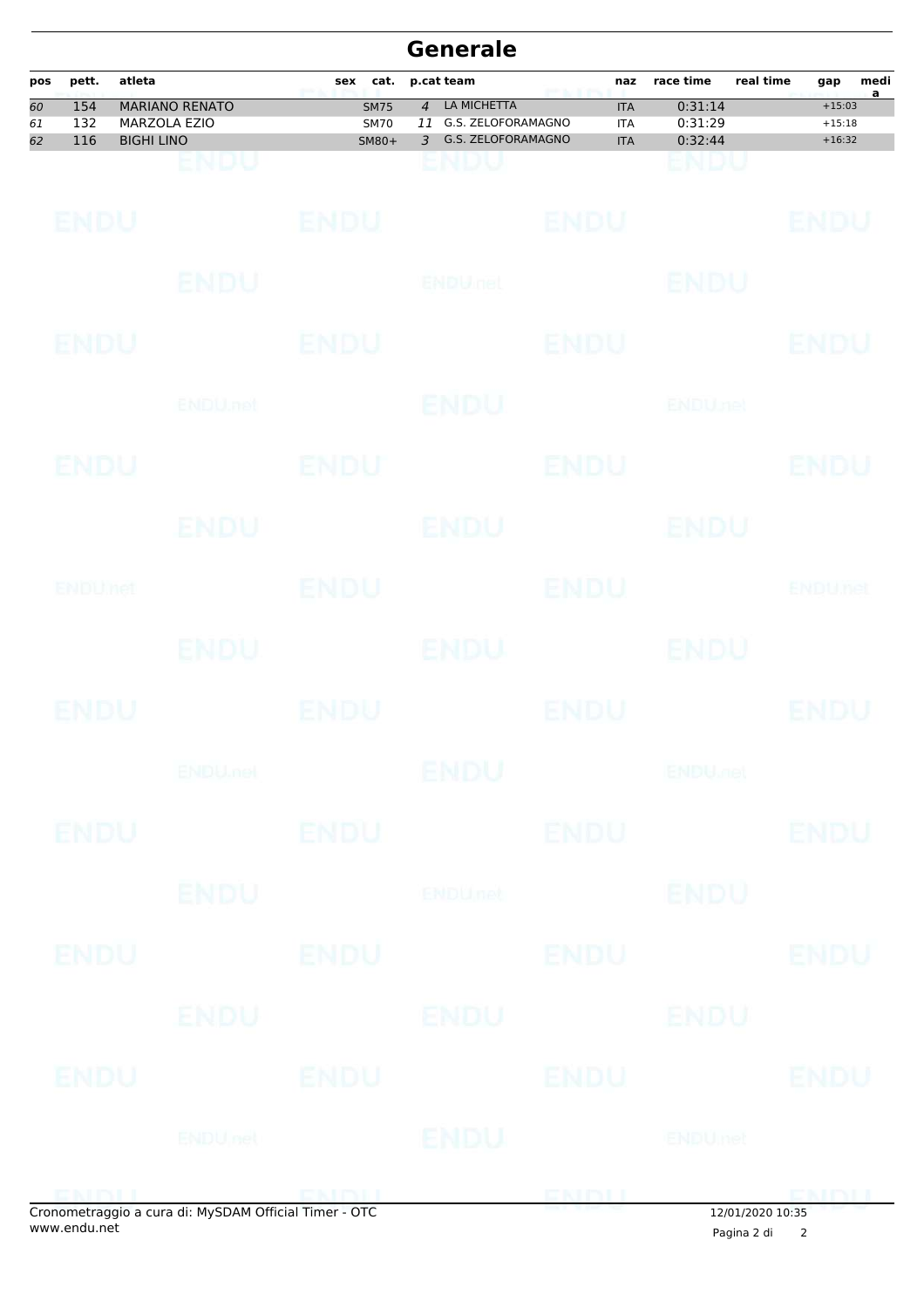*Data* **12/01/2020**

*Gara* **Maschile fino a SM55**

#### **Generale**

| pos          | pett. | atleta                                     | sex<br>cat. |                | p.cat team                      | naz                      | race time | real time | gap     | medi |
|--------------|-------|--------------------------------------------|-------------|----------------|---------------------------------|--------------------------|-----------|-----------|---------|------|
| $\mathbf{1}$ | 242   | <b>JAAFARI BADR</b>                        | PM          | $\mathbf{1}$   | VARESE ATLETICA A.S.D.          | <b>ITA</b>               | 0:19:46   |           |         | a    |
| 2            | 230   | <b>CALDIROLI FABIO</b>                     | <b>SM50</b> | 1              | CALCESTRUZZI CORRADINI          | <b>ITA</b>               | 0:21:16   |           | $+1:30$ |      |
| 3            | 191   | <b>ZANOTTI FRANCO</b>                      | <b>SM45</b> | $\mathbf{1}$   | <b>G. ALPINISTICO VERTOVESE</b> | <b>ITA</b>               | 0:21:33   |           | $+1:48$ |      |
| 4            | 224   | RAIMONDI MATTEO                            | SM40        | 1              | A.S.D. CIRCUITO RUNNING         | <b>ITA</b>               | 0:21:46   |           | $+2:00$ |      |
| 5            | 222   | <b>VASI ANTONIO</b>                        | <b>SM45</b> | $\overline{2}$ | <b>CARDATLETICA</b>             | <b>ITA</b>               | 0:21:56   |           | $+2:11$ |      |
| 6            | 196   | <b>MONTANARI GIORDANO</b>                  | <b>SM35</b> | $\mathbf{1}$   | <b>FREE-ZONE</b>                | <b>ITA</b>               | 0:21:59   |           | $+2:13$ |      |
| 7            | 223   | <b>TONIOLO ANTONELLO</b>                   | <b>SM45</b> | 3              | AMATORI ATL. CASORATE S.        | <b>ITA</b>               | 0:22:27   |           | $+2:41$ |      |
| 8            | 248   | <b>TONIOLO MAURO</b>                       | <b>SM45</b> | 4              | ATL. VERBANO                    | <b>ITA</b>               | 0:22:28   |           | $+2:43$ |      |
| 9            | 36    | <b>COLI SIMONE</b>                         | <b>SM</b>   | $\mathbf{1}$   | ATL. CENTO TORRI PAVIA          | <b>ITA</b>               | 0:22:30   |           | $+2:44$ |      |
| 10           | 206   | <b>ABBIATI MATTEO</b>                      | <b>SM35</b> | 2              | ATL. TREVIGLIO                  | <b>ITA</b>               | 0:22:30   |           | $+2:44$ |      |
| 11           | 47    | PERRI DARIO                                | <b>SM35</b> | 3              | ATL. MALNATE                    | <b>ITA</b>               | 0:22:33   |           | $+2:48$ |      |
| 12           | 65    | <b>VALCARENGHI ALBERTO</b>                 | SM40        | 2              | ATL. TREVIGLIO                  | <b>ITA</b>               | 0:22:37   |           | $+2:52$ |      |
| 13           | 215   | <b>OLIVERIO PATRIZIO</b>                   | <b>SM35</b> | $\overline{4}$ | <b>ATHLON RUNNERS</b>           | <b>ITA</b>               | 0:22:39   |           | $+2:53$ |      |
| 14           | 150   | <b>FANTONE JULIO MARCO</b>                 | <b>SM50</b> | 2              | LA MICHETTA                     | <b>ITA</b>               | 0:22:48   |           | $+3:02$ |      |
| 15           | 252   | <b>CALAPRICE NICOLA</b>                    | <b>SM</b>   | 2              | LA MICHETTA                     | <b>ITA</b>               | 0:22:50   |           | $+3:04$ |      |
| 16           | 142   | CAPETTI MATTEO                             | <b>SM</b>   | 3              | G.T.A. CREMA                    | <b>ITA</b>               | 0:22:59   |           | $+3:14$ |      |
| 17           | 246   | <b>GAGLIARDINI MAURO</b>                   | <b>SM50</b> | 3              | <b>ATLETICA CRAL BANCO</b>      | <b>ITA</b>               | 0:23:01   |           | $+3:15$ |      |
| 18           | 109   | <b>RAUSA FABRIZIO</b>                      | <b>SM35</b> | 5              | <b>CORRO ERGO SUM RUNNERS</b>   | <b>ITA</b>               | 0:23:04   |           | $+3:18$ |      |
| 19           | 238   | <b>COPES ALESSANDRO</b>                    | JM          | $\mathbf{1}$   | VARESE ATLETICA A.S.D.          | <b>ITA</b>               | 0:23:05   |           | $+3:19$ |      |
| 20           | 31    | <b>MERISIO FRANCESCO</b>                   | <b>SM50</b> | $\overline{4}$ | <b>ATHLETIC TEAM</b>            | <b>ITA</b>               | 0:23:07   |           | $+3:21$ |      |
| 21           | 78    | <b>DAL BOSCO GIANLUCA</b>                  | <b>SM50</b> | 5              | <b>ATLETICA 3V</b>              | <b>ITA</b>               | 0:23:18   |           | $+3:32$ |      |
| 22           | 178   | <b>CORTESI DAVIDE</b>                      | <b>SM</b>   | 4              | RUNNING TORRE DE' ROVERI        | <b>ITA</b>               | 0:23:19   |           | $+3:34$ |      |
| 23           | 171   | <b>BALESTRIERI GIULIO</b>                  | <b>SM35</b> | 6              | <b>RUNNERS BERGAMO</b>          | <b>ITA</b>               | 0:23:27   |           | $+3:42$ |      |
| 24           | 33    | <b>RESCALLI DAVIDE</b>                     | <b>SM</b>   | 5              | <b>ATHLETIC TEAM</b>            | <b>ITA</b>               | 0:23:31   |           | $+3:45$ |      |
| 25           | 82    | <b>VALENTE PAOLO</b>                       | <b>SM35</b> | 7              | <b>ATLETICA 3V</b>              | <b>ITA</b>               | 0:23:35   |           | $+3:50$ |      |
|              | 111   | <b>FURFARO DENNY</b>                       |             | 6              | <b>G.S. MARATHON MAX</b>        |                          | 0:23:41   |           | $+3:56$ |      |
| 26<br>27     | 48    | PIGNATIELLO LUIGI                          | <b>SM</b>   | 5              | ATL. MALNATE                    | <b>ITA</b>               | 0:23:42   |           | $+3:57$ |      |
|              | 217   |                                            | <b>SM45</b> | 3              | ATL. VERBANO                    | <b>ITA</b><br><b>ITA</b> | 0:23:48   |           | $+4:02$ |      |
| 28           | 164   | <b>BINDA ANDREA</b><br>MERCANDELLI STEFANO | SM40        | 6              | P.B.M. BOVISIO MASCIAGO         |                          | 0:23:54   |           |         |      |
| 29           |       |                                            | <b>SM50</b> |                | LA MICHETTA                     | <b>ITA</b>               |           |           | $+4:08$ |      |
| 30           | 145   | <b>BRIGUGLIA FRANCESCO</b><br><b>PAOLO</b> | SM40        | 4              |                                 | ITA                      | 0:24:01   |           | $+4:15$ |      |
| 31           | 110   | <b>MARINO DAVIDE</b>                       | <b>SM45</b> | 6              | <b>CUS INSUBRIA</b>             | <b>ITA</b>               | 0:24:05   |           | $+4:20$ |      |
| 32           | 34    | ROGGEBAND JONATHAN                         | SM          | 7              | <b>ATHLETIC TEAM</b>            | <b>ITA</b>               | 0:24:16   |           | $+4:31$ |      |
| 33           | 16    | <b>ANGUSTI STEFANO</b>                     | <b>SM40</b> | 5              | <b>ATHLETIC TEAM</b>            | <b>ITA</b>               | 0:24:20   |           | $+4:34$ |      |
| 34           | 107   | <b>MASULLO JONATHAN</b>                    | <b>SM</b>   | 8              | CARDATLETICA                    | <b>ITA</b>               | 0:24:27   |           | $+4:42$ |      |
| 35           | 81    | SANTATERRA TIZIANO                         | <b>SM</b>   | 9              | <b>ATLETICA 3V</b>              | <b>ITA</b>               | 0:24:29   |           | $+4:43$ |      |
| 36           | 70    | <b>BORDANZI STEFANO</b>                    | <b>SM45</b> | 7              | <b>ATLETICA 3V</b>              | ITA                      | 0:24:30   |           | $+4:45$ |      |
| 37           | 200   | <b>SOCCINI GIOVANNI</b>                    | <b>SM55</b> | $\mathbf{1}$   | <b>RUNNERS BERGAMO</b>          | <b>ITA</b>               | 0:24:33   |           | $+4:48$ |      |
| 38           | 42    | DELL'AGLI FRANCESCO                        | <b>SM35</b> | 8              | ATL. MALNATE                    | <b>ITA</b>               | 0:24:37   |           | $+4:52$ |      |
| 39           | 147   | CAPPELLERI GIAN LUCA                       | <b>SM45</b> | 8              | LA MICHETTA                     | <b>ITA</b>               | 0:24:42   |           | $+4:56$ |      |
| 40           | 187   | <b>MONTIN MICHELE</b>                      | SM45        | 9              | G.S. MARATONETI CASSANO         | ITA                      | 0:24:47   |           | $+5:01$ |      |
| 41           | 46    | <b>PARISE IVAN</b>                         | <b>SM45</b> |                | 10 ATL. MALNATE                 | <b>ITA</b>               | 0:24:51   |           | $+5:05$ |      |
| 42           | 229   | MONER SANCHEZ JOSE                         | SM50        | $\overline{7}$ | GRUPPO PODISTICO MELZO A. ITA   |                          | 0:24:53   |           | $+5:07$ |      |
| 43           | 156   | MONACIZZO SIMONE                           | SM          | 10             | LA MICHETTA                     | <b>ITA</b>               | 0:24:55   |           | $+5:09$ |      |
| 44           | 213   | <b>CAMONI DANIELE</b>                      | <b>SM50</b> | 8              | ATL. VIGNATE                    | ITA                      | 0:24:59   |           | $+5:14$ |      |
| 45           | 140   | <b>VALENTINO MARIO</b>                     | <b>SM45</b> | 11             | G.S. ZELOFORAMAGNO              | <b>ITA</b>               | 0:25:08   |           | $+5:22$ |      |
| 46           | 8     | CELLINA ALESSIO                            | SM45        |                | 12 ATL. VERBANO                 | ITA                      | 0:25:15   |           | $+5:29$ |      |
| 47           | 92    | <b>GUARNIERI ROBERTO</b>                   | <b>SM35</b> | 9              | <b>CANOTTIERI MILANO</b>        | <b>ITA</b>               | 0:25:19   |           | $+5:33$ |      |
| 48           | 61    | PILENGA CLAUDIO                            | SM          |                | 11 ATL. TREVIGLIO               | ITA                      | 0:25:19   |           | $+5:33$ |      |
| 49           | 117   | <b>BORTOLOTTI ALDO LUIGI</b>               | <b>SM40</b> | 6              | G.S. ZELOFORAMAGNO              | <b>ITA</b>               | 0:25:20   |           | $+5:34$ |      |
| 50           | 67    | ANCELSTI MARINO                            | SM35        | 10             | ATLETICA 3V                     | <b>ITA</b>               | 0:25:31   |           | $+5:46$ |      |
| 51           | 37    | DI FEDERICO FILIPPO                        | SM          |                | 12 ATL. CAIRATESE               | <b>ITA</b>               | 0:25:33   |           | $+5:47$ |      |
| 52           | 247   | RODARI ENRICO                              | <b>SM50</b> | 9              | ATL. VERBANO                    | <b>ITA</b>               | 0:25:34   |           | $+5:48$ |      |
| 53           | 219   | <b>CARNEVALI CLAUDIO</b>                   | <b>SM55</b> | $\overline{a}$ | P.US ACLI GIURIATI P.           | <b>ITA</b>               | 0:25:37   |           | $+5:52$ |      |
| 54           | 167   | DUMITRU IOAN                               | SM55        | 3              | ROMANO RUNNING                  | ITA                      | 0:25:39   |           | $+5:54$ |      |
| 55           | 163   | <b>VERDI CHRISTIAN</b>                     | <b>SM45</b> |                | 13 LA MICHETTA                  | <b>ITA</b>               | 0:25:42   |           | $+5:57$ |      |
| 56           | 243   | ANDRIOLO TIZIANO                           | <b>SM50</b> | 10             | POLISPORTIVA CRAL BPB A.S.      | ITA                      | 0:25:43   |           | $+5:58$ |      |
| 57           | 94    | <b>LACCHINI PAOLO</b>                      | <b>SM55</b> | $\overline{4}$ | CANOTTIERI MILANO               | <b>ITA</b>               | 0:25:53   |           | $+6:08$ |      |
| 58           | 192   | ROSSELLI ALBERTO                           | SM          |                | 13 CANOTTIERI MILANO            | ITA                      | 0:25:56   |           | $+6:11$ |      |
|              |       |                                            |             |                |                                 |                          |           |           |         |      |

Pagina 1 di 2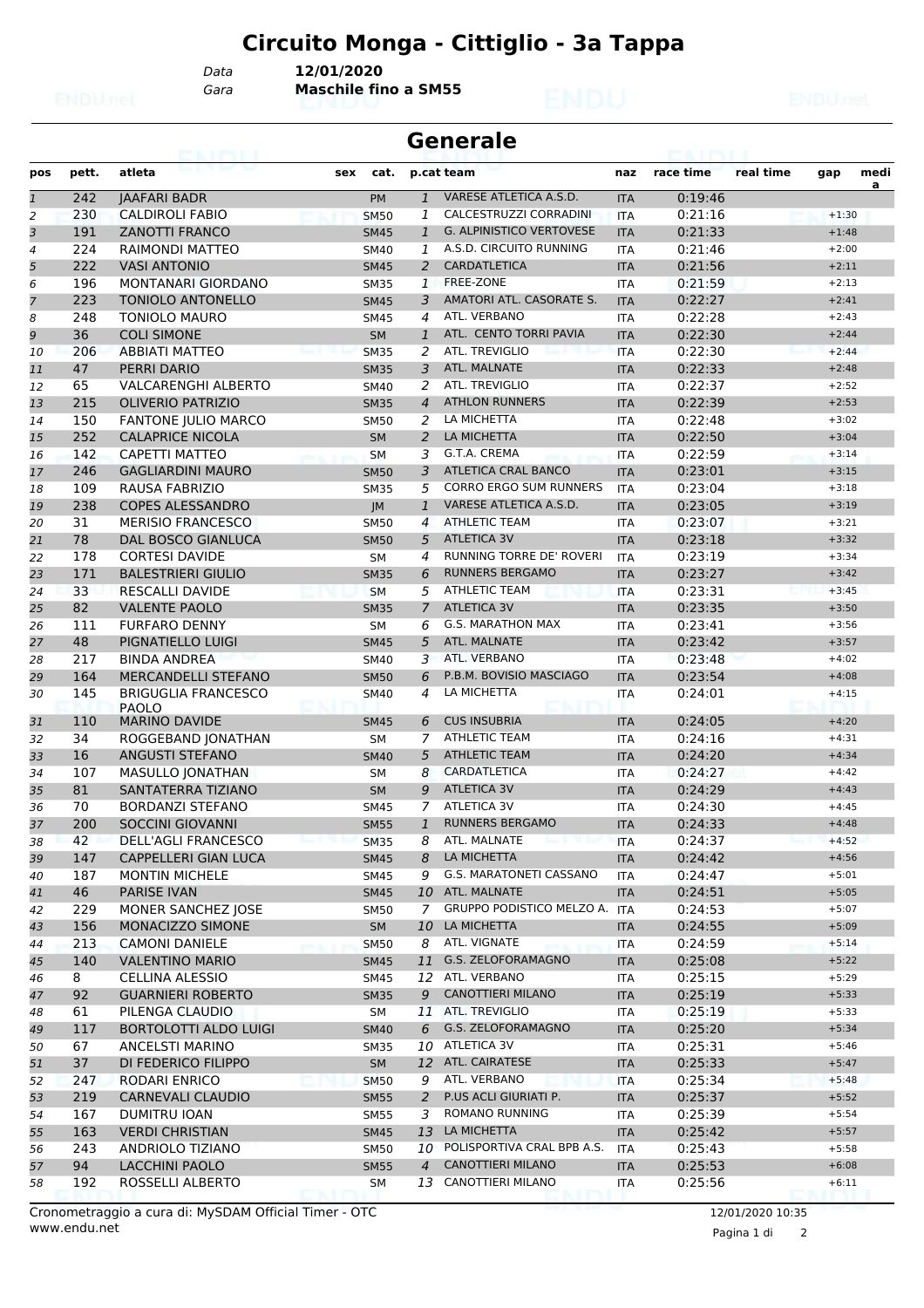### **Generale**

| pos | pett. | atleta                      | cat.<br>sex |               | p.cat team                       | naz        | race time | real time | gap      | medi<br>a |
|-----|-------|-----------------------------|-------------|---------------|----------------------------------|------------|-----------|-----------|----------|-----------|
| 59  | 60    | <b>PARIS LUCA</b>           | <b>SM</b>   |               | 14 ATL. TREVIGLIO                | <b>ITA</b> | 0:26:02   |           | $+6:16$  |           |
| 60  | 234   | <b>BALDO STEFANO</b>        | <b>SM50</b> |               | 11 LA MICHETTA                   | ITA        | 0:26:11   |           | $+6:25$  |           |
| 61  | 97    | <b>OLIVA MASSIMO</b>        | <b>SM45</b> | 14            | <b>CANOTTIERI MILANO</b>         | <b>ITA</b> | 0:26:12   |           | $+6:26$  |           |
| 62  | 62    | PIROLA OSCAR MARIO          | <b>SM50</b> |               | 12 ATL. TREVIGLIO                | <b>ITA</b> | 0:26:12   |           | $+6:26$  |           |
| 63  | 114   | <b>ANGOLANI SIMONE</b>      | <b>SM50</b> | 13            | <b>G.S. ZELOFORAMAGNO</b>        | <b>ITA</b> | 0:26:14   |           | $+6:28$  |           |
| 64  | 160   | PELLIZZARI NICOLA           | <b>SM50</b> |               | 14 LA MICHETTA                   | ITA        | 0:26:16   |           | $+6:31$  |           |
| 65  | 122   | <b>CONTI DAVIDE</b>         | <b>SM35</b> | 11            | G.S. ZELOFORAMAGNO               | <b>ITA</b> | 0:26:18   |           | $+6:33$  |           |
| 66  | 52    | <b>SAIU EMANUELE</b>        | <b>SM45</b> |               | 15 ATL. MALNATE                  | <b>ITA</b> | 0:26:18   |           | $+6:33$  |           |
| 67  | 63    | SANGALETTI GIANPAOLO        | <b>SM40</b> | $7^{\circ}$   | <b>ATL. TREVIGLIO</b>            | <b>ITA</b> | 0:26:25   |           | $+6:39$  |           |
| 68  | 45    | <b>LEONE MILKO</b>          | SM45        |               | 16 ATL. MALNATE                  | <b>ITA</b> | 0:26:30   |           | $+6:44$  |           |
| 69  | 143   | ROVERSELLI ALESSANDRO       | <b>SM50</b> | 15            | <b>GRUPPO PODISTICO MELZO A.</b> | <b>ITA</b> | 0:26:31   |           | $+6:45$  |           |
| 70  | 66    | <b>VALSECCHI PIERANGELO</b> | SM50        |               | 16 ATL. TREVIGLIO                | <b>ITA</b> | 0:26:33   |           | $+6:47$  |           |
| 71  | 151   | <b>GALLO CHRISTOPHER</b>    | <b>SM40</b> | 8             | LA MICHETTA                      | <b>ITA</b> | 0:26:41   |           | $+6:55$  |           |
| 72  | 93    | <b>INNOCENTI ROBERTO</b>    | <b>SM50</b> |               | 17 CANOTTIERI MILANO             | <b>ITA</b> | 0:26:45   |           | $+6:59$  |           |
| 73  | 101   | <b>RIMINI DAVIDE</b>        | <b>SM45</b> | 17            | <b>CANOTTIERI MILANO</b>         | <b>ITA</b> | 0:26:48   |           | $+7:02$  |           |
| 74  | 108   | <b>SPOTI OMAR</b>           | SM40        | 9             | CARDATLETICA                     | <b>ITA</b> | 0:26:50   |           | $+7:04$  |           |
| 75  | 162   | <b>TOLOI MAURIZIO</b>       | <b>SM50</b> | 18            | LA MICHETTA                      | <b>ITA</b> | 0:26:50   |           | $+7:05$  |           |
| 76  | 245   | <b>GABUSI RICCARDO</b>      | <b>SM55</b> | 5             | <b>CARVICO SKYRUNNING</b>        | <b>ITA</b> | 0:26:54   |           | $+7:09$  |           |
| 77  | 35    | <b>LEONARDI VALERIO</b>     | <b>SM55</b> | 6             | <b>ATHLON RUNNERS</b>            | <b>ITA</b> | 0:27:01   |           | $+7:15$  |           |
| 78  | 54    | <b>TAFFI STEFANO</b>        | <b>SM55</b> | $\mathcal{I}$ | ATL. MALNATE                     | <b>ITA</b> | 0:27:06   |           | $+7:20$  |           |
|     | 29    | <b>MANCINELLI GIOVANNI</b>  | <b>SM</b>   | 15            | <b>ATHLETIC TEAM</b>             | <b>ITA</b> | 0:27:12   |           | $+7:26$  |           |
| 79  |       | <b>BARBETTA MARCO</b>       |             |               | RUNNING TORRE DE' ROVERI         |            | 0:27:15   |           | $+7:29$  |           |
| 80  | 174   |                             | <b>SM55</b> | 8             | ATL. VALLE BREMBANA              | <b>ITA</b> |           |           |          |           |
| 81  | 202   | <b>CORTESI FLORENZIO</b>    | <b>SM55</b> | 9             |                                  | <b>ITA</b> | 0:27:18   |           | $+7:33$  |           |
| 82  | 58    | <b>MISTRI MAURIZIO</b>      | <b>SM55</b> |               | 10 ATL. TREVIGLIO                | <b>ITA</b> | 0:27:22   |           | $+7:37$  |           |
| 83  | 10    | <b>SQUITTIERI PAOLO</b>     | <b>SM50</b> |               | 19 ATL. VERBANO                  | <b>ITA</b> | 0:27:29   |           | $+7:44$  |           |
| 84  | 210   | <b>VIOLINI PAOLO</b>        | SM45        |               | 18 VERDE PISELLO GROUP           | <b>ITA</b> | 0:27:31   |           | $+7:45$  |           |
| 85  | 232   | <b>MATTEUCCI PIETRO</b>     | <b>SM</b>   | 16            | <b>BOCCONI SPORT TEAM SSD</b>    | <b>ITA</b> | 0:27:35   |           | $+7:49$  |           |
| 86  | 71    | <b>CERONI GIOVANNI</b>      | <b>SM50</b> |               | 20 ATLETICA 3V                   | <b>ITA</b> | 0:27:42   |           | $+7:57$  |           |
| 87  | 43    | <b>GALLO IGNAZIO</b>        | <b>SM50</b> | 21            | ATL. MALNATE                     | <b>ITA</b> | 0:27:47   |           | $+8:01$  |           |
| 88  | 165   | <b>MATTEUCCI ROBERTO</b>    | <b>SM55</b> | 11            | POL.UNICREDIT CIRCOLO            | <b>ITA</b> | 0:27:47   |           | $+8:02$  |           |
| 89  | 221   | <b>CRUPI FRANCESCO</b>      | <b>SM55</b> |               | 12 G.A.M. WHIRLPOOL              | <b>ITA</b> | 0:27:48   |           | $+8:03$  |           |
| 90  | 144   | <b>ARENGA MATTEO</b>        | <b>SM</b>   |               | 17 LA MICHETTA                   | ITA        | 0:28:00   |           | $+8:14$  |           |
| 91  | 72    | <b>CHIARI WALTER</b>        | <b>SM45</b> |               | 19 ATLETICA 3V                   | <b>ITA</b> | 0:28:02   |           | $+8:16$  |           |
| 92  | 41    | <b>BISULCA DAVIDE</b>       | <b>SM40</b> |               | 10 ATL. MALNATE                  | <b>ITA</b> | 0:28:02   |           | $+8:17$  |           |
| 93  | 233   | <b>BALDO SIMONE</b>         | <b>SM</b>   |               | 18 LA MICHETTA                   | <b>ITA</b> | 0:28:04   |           | $+8:19$  |           |
| 94  | 157   | <b>MURA GIANLUCA</b>        | <b>SM45</b> |               | 20 LA MICHETTA                   | <b>ITA</b> | 0:28:06   |           | $+8:21$  |           |
| 95  | 226   | PALERMO GIUSEPPE            | <b>SM45</b> |               | 21 TEAM ATLETICO-MERCURIO        | <b>ITA</b> | 0:28:13   |           | $+8:27$  |           |
| 96  | 149   | DE AMICI ENRICO             | <b>SM50</b> |               | 22 LA MICHETTA                   | <b>ITA</b> | 0:28:17   |           | $+8:32$  |           |
| 97  | 77    | <b>CRISAFIO FABRIZIO</b>    | <b>SM50</b> |               | 23 ATLETICA 3V                   | <b>ITA</b> | 0:28:19   |           | $+8:34$  |           |
| 98  | 126   | ERBA GIUSEPPE               | SM45        |               | 22 G.S. ZELOFORAMAGNO            | ITA        | 0:28:23   |           | $+8:38$  |           |
| 99  | 188   | <b>FUSER MAURIZIO</b>       | <b>SM50</b> |               | 24 G.S. MARATONETI CASSANO       | <b>ITA</b> | 0:28:32   |           | $+8:47$  |           |
| 100 | 88    | FERRARI STEFANO             | SM40        | 11            | CANOTTIERI MILANO                | ITA        | 0:28:37   |           | $+8:51$  |           |
| 101 | 53    | <b>SARZO CRISTIAN</b>       | <b>SM45</b> |               | 23 ATL. MALNATE                  | <b>ITA</b> | 0:28:39   |           | $+8:53$  |           |
| 102 | 124   | DI BARTOLOMEO SERGIO        | <b>SM50</b> |               | 25 G.S. ZELOFORAMAGNO            | ITA        | 0:28:44   |           | $+8:58$  |           |
| 103 | 239   | <b>IOZZI FRANCESCO</b>      | <b>SM50</b> |               | 26 ATL. VERBANO                  | <b>ITA</b> | 0:28:47   |           | $+9:01$  |           |
| 104 | 170   | <b>MERONI MARCO</b>         | SM          |               | 19 RUN CARD                      | <b>ITA</b> | 0:28:51   |           | $+9:06$  |           |
| 105 | 30    | MARCOLONGO GIAMPIETRO       | <b>SM55</b> |               | 13 ATHLETIC TEAM                 | <b>ITA</b> | 0:28:54   |           | $+9:09$  |           |
| 106 | 138   | <b>STOLZI FABIO</b>         | SM50        |               | 27 G.S. ZELOFORAMAGNO            | ITA        | 0:28:55   |           | $+9:09$  |           |
| 107 | 125   | DI LELLO ALFREDO            | <b>SM55</b> |               | 14 G.S. ZELOFORAMAGNO            | <b>ITA</b> | 0:28:55   |           | $+9:09$  |           |
| 108 | 128   | <b>GRANATELLI OMAR</b>      | <b>SM50</b> |               | 28 G.S. ZELOFORAMAGNO            | ITA        | 0:28:56   |           | $+9:10$  |           |
| 109 | 244   | <b>CARDINALI MAURO</b>      | <b>SM50</b> |               | 29 A.S.D. GRAVELLONA VCO         | <b>ITA</b> | 0:29:09   |           | $+9:23$  |           |
| 110 | 100   | PIEDINOVI MARCO NATALE      | SM55        |               | 15 CANOTTIERI MILANO             | ITA        | 0:29:28   |           | $+9:43$  |           |
| 111 | 50    | <b>RIVA MASSIMO</b>         | <b>SM55</b> |               | 16 ATL. MALNATE                  | <b>ITA</b> | 0:29:38   |           | $+9:53$  |           |
| 112 | 40    | <b>BIANCHI ALESSANDRO</b>   | SM45        |               | 24 ATL. MALNATE                  | ITA        | 0:29:52   |           | $+10:06$ |           |
| 113 | 68    | <b>BELLINI IVANO</b>        | <b>SM55</b> |               | 17 ATLETICA 3V                   | <b>ITA</b> | 0:30:01   |           | $+10:15$ |           |
| 114 | 119   | <b>CASALI ERNESTO</b>       | SM55        |               | 18 G.S. ZELOFORAMAGNO            | ITA        | 0:30:17   |           | $+10:32$ |           |
| 115 | 120   | <b>CATUFI FABIO</b>         | <b>SM55</b> |               | 19 G.S. ZELOFORAMAGNO            | <b>ITA</b> | 0:31:26   |           | $+11:40$ |           |
| 116 | 32    | <b>RENZI QUIRINO</b>        | <b>SM55</b> |               | 20 ATHLETIC TEAM                 | ITA        | 0:31:39   |           | $+11:53$ |           |
| 117 | 130   | <b>LOCATELLI ENRICO</b>     | <b>SM55</b> |               | 21 G.S. ZELOFORAMAGNO            | <b>ITA</b> | 0:31:47   |           | $+12:01$ |           |
| 118 | 80    | SANESE GABRIELE             | SM50        |               | 30 ATLETICA 3V                   | ITA        | 0:32:07   |           | $+12:21$ |           |
| 119 | 106   | ZINI MASSINO ANGELO         | <b>SM55</b> |               | 22 CANOTTIERI MILANO             | <b>ITA</b> | 0:34:09   |           | $+14:23$ |           |
| 120 | 23    | <b>CERATO GIANNI</b>        | SM50        |               | 31 ATHLETIC TEAM                 | ITA        | 0:36:58   |           | $+17:12$ |           |
| 121 | 102   | <b>RISOTTI FRANCESCO</b>    | <b>SM40</b> |               | 12 CANOTTIERI MILANO             | <b>ITA</b> | 0:38:43   |           | $+18:58$ |           |
|     |       |                             |             |               |                                  |            |           |           |          |           |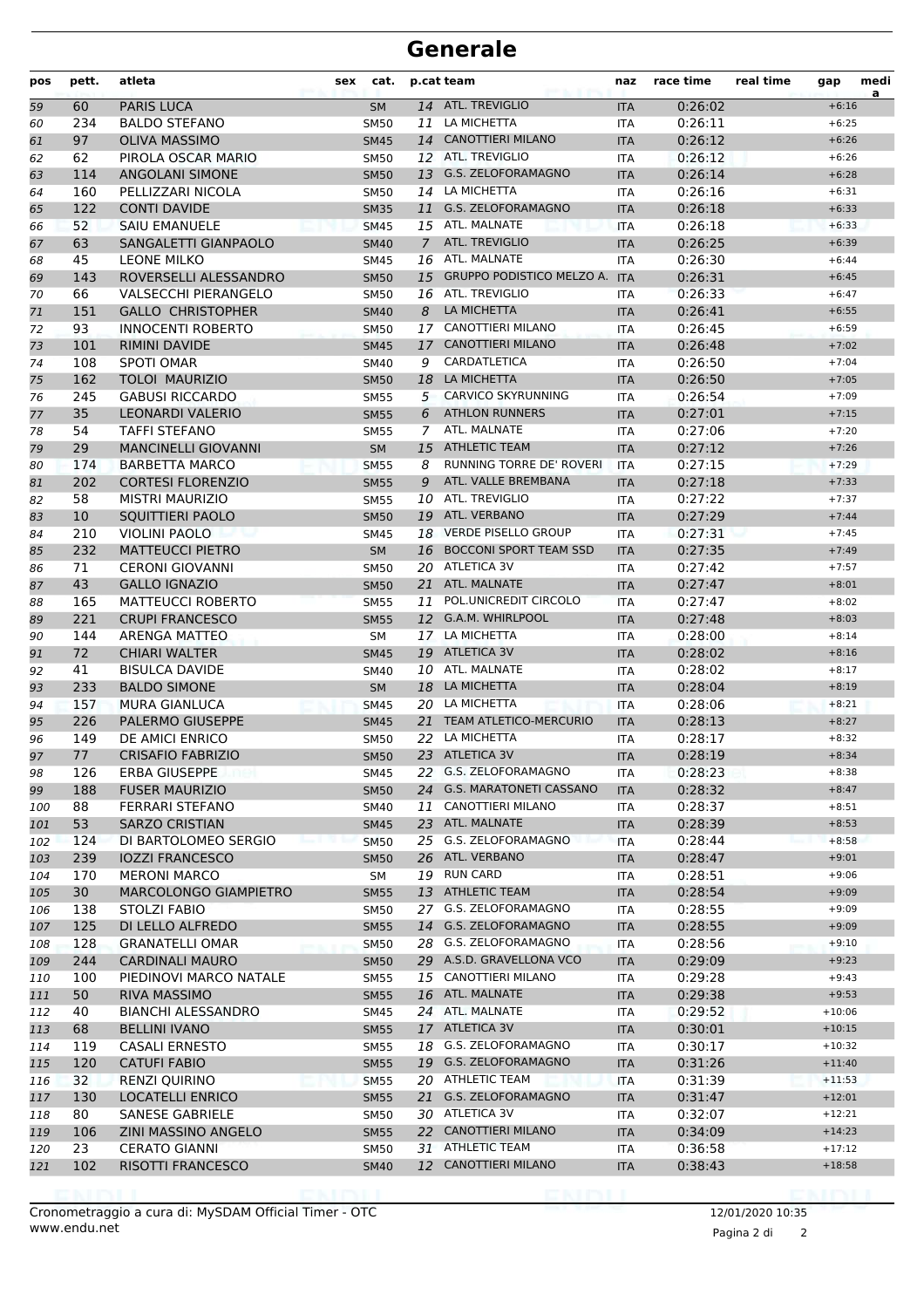|                           | <b>EMDUnet</b> |        | Data<br>Gara                                         | 12/01/2020<br><b>Allieve</b> |                               | <b>ENDU</b>               |                           | ENDUnet          |
|---------------------------|----------------|--------|------------------------------------------------------|------------------------------|-------------------------------|---------------------------|---------------------------|------------------|
|                           |                |        | GNINIL                                               |                              | <b>Generale</b>               |                           | <b>ERAIN PAIN</b>         |                  |
| pos                       | pett.          | atleta |                                                      | cat.<br>sex                  | p.cat team                    | naz                       | real time<br>race time    | medi<br>gap<br>a |
| $\overline{\mathfrak{1}}$ | 199<br>ENDU    |        | <b>GUIDALI CHIARA ANGELA</b>                         | AF<br>ENDU                   | ATL. GAVIRATE<br>$\mathbf{1}$ | <b>ITA</b><br><b>ENDU</b> | 0:16:47                   | ENDU             |
|                           |                |        | ENDU                                                 |                              | <b>ENDULTEL</b>               |                           | <b>BNDU</b>               |                  |
|                           | <b>ENDU</b>    |        |                                                      | <b>ENDU</b>                  |                               | <b>ENDU</b>               |                           | ENDU             |
|                           |                |        | ENDU, nel                                            |                              | ENDU                          |                           | ENDUnet                   |                  |
|                           | ENDU           |        |                                                      | ENDU                         |                               | <b>ENDU</b>               |                           | ENDU             |
|                           |                |        | ENDU                                                 |                              | <b>ENDU</b>                   |                           | ENDU                      |                  |
|                           | ENDUMet        |        |                                                      | ENDU                         |                               | ENDU                      |                           | ENDUnet          |
|                           |                |        | ENDU.                                                |                              | ENDU                          |                           | ENDU                      |                  |
|                           | ENDU           |        |                                                      | ENDU                         |                               | ENDU                      |                           | ENDU             |
|                           |                |        | <b>ENDU<sub>met</sub></b>                            |                              | ENDU                          |                           | <b>ENDU<sub>Del</sub></b> |                  |
|                           | <b>ENDU</b>    |        |                                                      | <b>ENDU</b>                  |                               | <b>ENDU</b>               |                           | <b>ENDU</b>      |
|                           |                |        | <b>ENDU</b>                                          |                              | <b>ENDUmet</b>                |                           | <b>ENDU</b>               |                  |
|                           | ENDU           |        |                                                      | <b>ENDU</b>                  |                               | <b>ENDU</b>               |                           | <b>ENDU</b>      |
|                           |                |        | ENDU                                                 |                              | ENDU                          |                           | ENDU                      |                  |
|                           | ENDU           |        |                                                      | ENDU                         |                               | <b>ENDU</b>               |                           | <b>ENDU</b>      |
|                           |                |        | <b>ENDU</b> nel                                      |                              | <b>ENDU</b>                   |                           | <b>ENDUmet</b>            |                  |
|                           | <b>ENDIT</b>   |        | Cropomotraggio a cura di: MySDAM Official Timor. OTC |                              | <b>END LOCATION</b>           | ENDLL                     | 12(01/2020, 10.25)        | ENDL             |